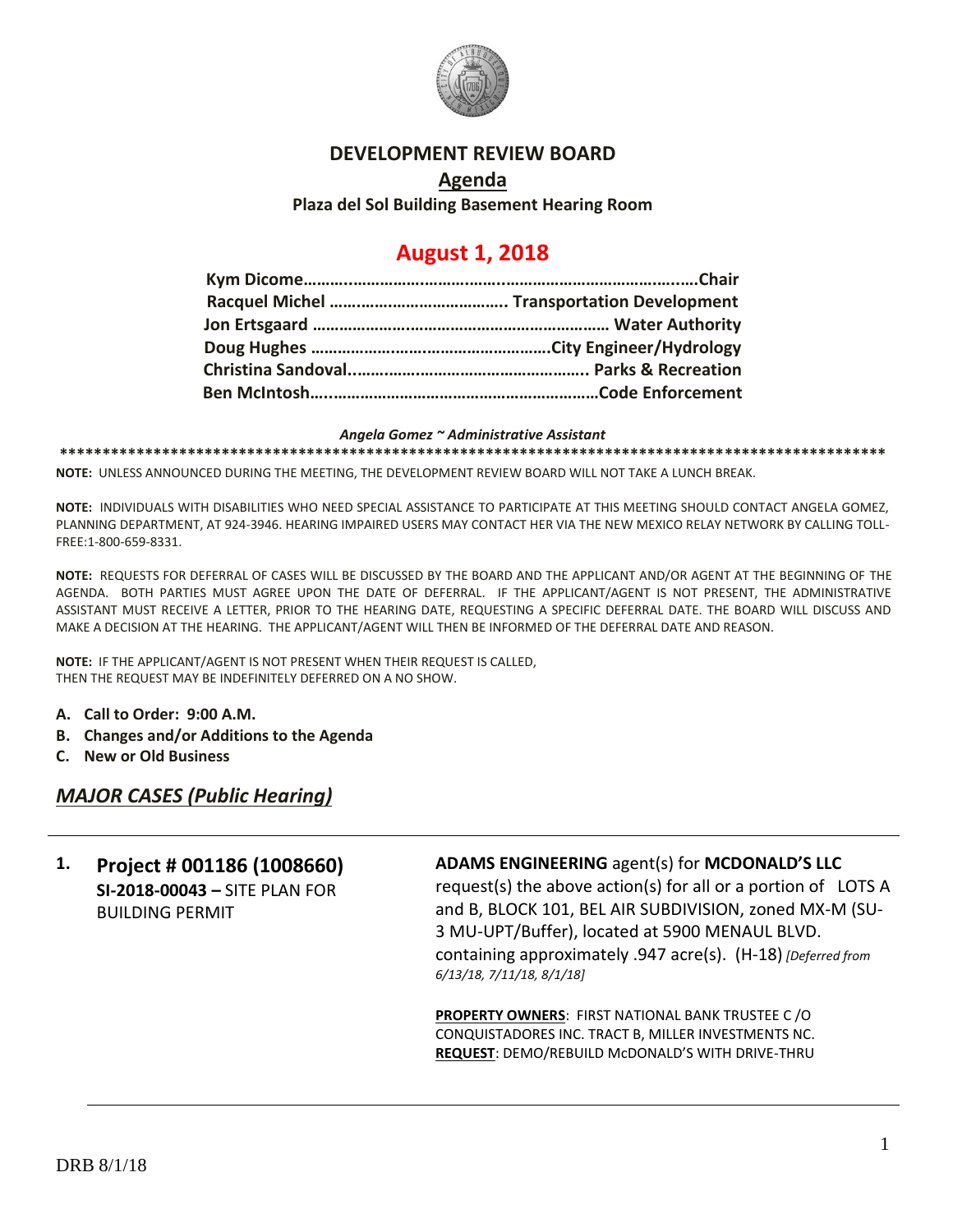| 2. | Project # PR-2018-001371                       | CSI-CARTESIAN SURVEYS INC. agent(s) for GREG CHANT                                                                                                                                                                                                                  |
|----|------------------------------------------------|---------------------------------------------------------------------------------------------------------------------------------------------------------------------------------------------------------------------------------------------------------------------|
|    | (1010211)<br>SD-2018-00048 - PRELIMINARY/FINAL | request(s) the aforementioned action(s) for all or a portion<br>of TRACT A-4 OF THE CHANT PROPERTY ADDN LESS THAT<br>PORTION OUTSIDE ALBUQUERQUE CITY LIMITS, zoned NR-<br>located at 14800 CENTRAL AV SE, containing<br>C.<br>approximately 9.3867 acre(s). (L-23) |
|    |                                                | PROPERTY OWNERS: ABQ CENTRAL AVE OPERATING ASSOC LPC/O<br>BGK PROPERTIES INC NANCY FAIRCHILD                                                                                                                                                                        |

**REQUEST**: SUBDIVIDE EXISTING PORTION OF TRACT INTO 2 SEPARATE **TRACTS** 

**3. Project # PR-2018-001395 (1009532) SD-2018-00046** – PRELIMINARY/FINAL PLAT

**DUFF WESTBROOK AND CECILY COLBERT** request(s) the aforementioned action(s) for all or a portion of LOT 1, LANDS OF LIPMAN-TRAVER, BEING A REPLAT OF TRACTS 63-B AND 65, TRACTS 67-B AND 67-A-2, 67-C-2 AND 67-D AS SHOWN ON MIDDLE RIO GRANDE CONSERVANCY DISTRICT MAP NO. 31, zoned R-A, containing approximately 0.6002 acre(s). (F-13)

**PROPERTY OWNERS**: WESTBROOK DUFF & COLBERT CECILY **REQUEST**: CONSOLIDATION OF 4 EXISTING LOTS INTO 1 NEW LOT

# *SKETCH PLAT*

**4. Project # PR-2018-001372 (1011435) PS-2018-00008**- SKETCH PLAT

**CSI-CARTESIAN SURVEYS INC.** agent(s) for **JONATHAN ARAGON** request(s) the aforementioned action(s) for all or a portion of PARCEL A-1-B, FINELAND DEVELOPMENT, zoned MX-L, located near McMAHON BLVD NW between FINELAND DR. NW and UNSER BLVD NW, containing approximately 2.6847 acre(s). (A-11)

**PROPERTY OWNERS**: JACK CLIFFORD C/O McMAHON TENANCY IN COMMON **REQUEST**: SUBDIVIDE EXISITING PARCEL INTO 2 SEPARATE PARCELS AND GRANT EASEMENT